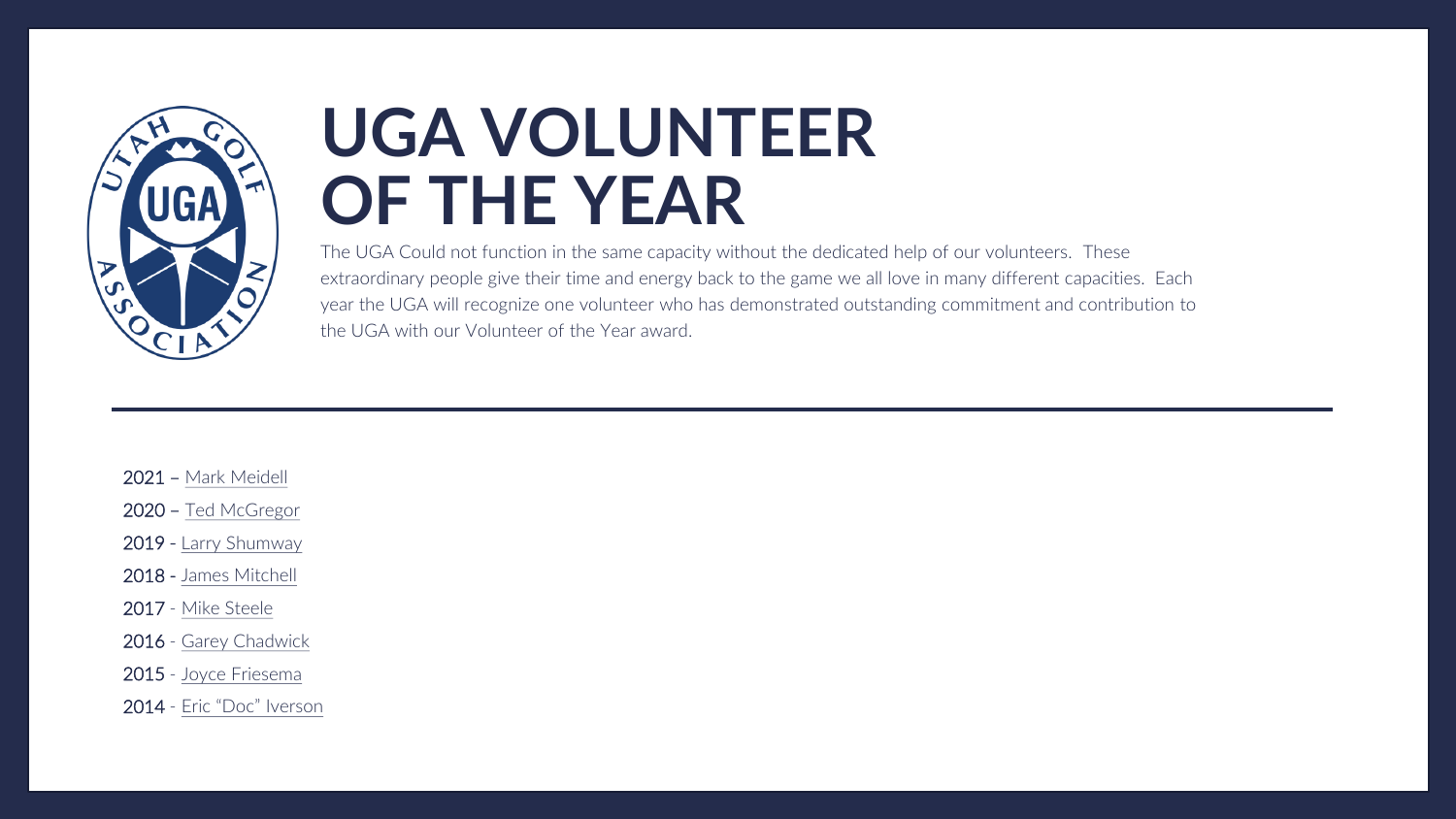<span id="page-1-0"></span>

# Mark Meidell

The 2016 Pac-12 Men's Golf Championship brought future PGA Tour players Jon Rahm, Collin Morikawa and Maverick McNealy to The Country Club for likely the only time they will ever compete in Utah. That's not the only lasting impact of the tournament.

After working as a walking scorer that weekend and noticing the presence of rules officials on the course, Mark Meidell was so intrigued about their role that he called the Utah Golf Association office and asked if he could get started.

Five years later, he's the UGA Volunteer of the Year.

Most volunteers can trace their entry to a friend who urged them to become involved. Meidell's origin story as a self-starter is unusual. So is the progression from rules official to UGA board member, thanks to his recent election.

The Alpine resident is a longtime golfer who grew up in Montana, graduated from the University of Utah and worked as a stockbroker in Arizona and California. After selling his business interests in 2009, Meidell "just wanted to get involved in something I had a passion in," he said.

Initially, that was on the mountain as the supervisor of the Deer Valley ski school. In the summers, he wanted to be on the golf course. So he rode a fairway mower at Red Ledges Golf Club and worked as a caddie. Then came the Pac-12 experience that led him to become hooked on the Rules of Golf. "I don't know if I'm a geek or not, but I really enjoy the technicality of the rules," he said.

An official can go hours or even days without being summoned to make an intricate ruling, but Meidell already has experienced his share of interesting moments while working for the UGA, the PGA and the NCAA. He's been summoned to interpret cases of golf balls landing in a spectator's pocket, being shaken out of a tree by a fan and being picked up by a bird. "Almost every tournament, you get some really unusual, weird calls," he said.

Meidell keeps trying to learn more nuances of the rules and continues to impress UGA assistant executive director Easton Folster, who nominated him for the award.

"He encapsulates what it means to be a volunteer, always willing to go the extra mile to ensure the job gets done correctly and the UGA is well represented," Folster wrote. "If there is an extra assignment that needs to be done, he is always one to volunteer."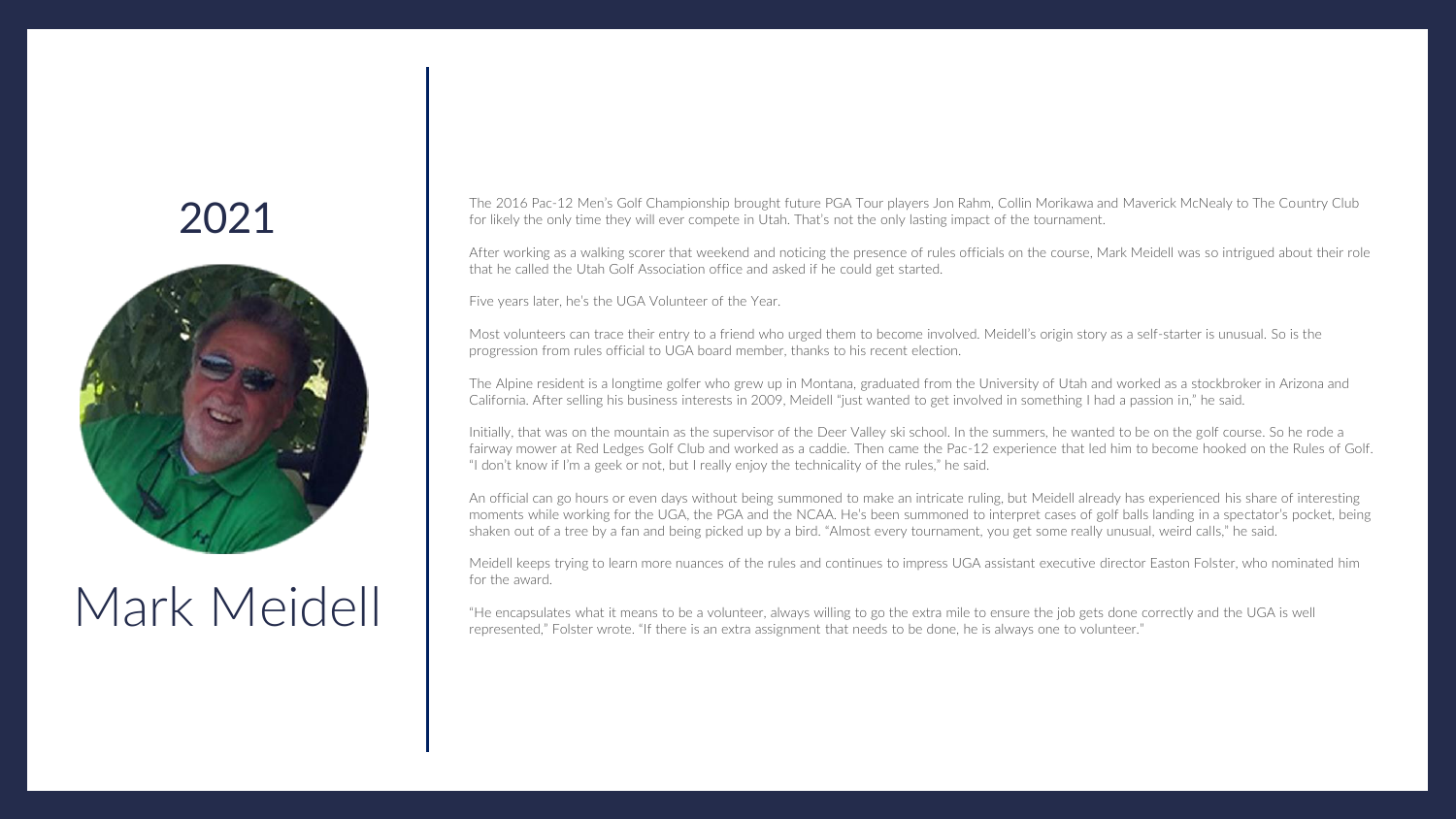<span id="page-2-0"></span>

# Ted McGregor

In his youth, Ted McGregor occasionally sneaked onto the Ogden Golf & Country Club and played a few holes. Influenced by his career in law enforcement, he has found more approved ways to access exclusive golf courses in Utah.

McGregor's current method is serving as a course rater for the Utah Golf Association, and he's a devoted member of that team. His commitment and proficiency in that role have made him the UGA's 2020 Volunteer of the Year.

McGregor, 73, credits golf for having "probably kept me alive" and "giving me a reason to get up in the morning."

He clearly loves the game. From caddying at his hometown country club to launching the Utah Highway Patrol Golf Association and volunteering at PGA Tour-brand events in Utah, McGregor has been immersed in golf most of his life. The Roy resident plays with regular groups every week at Eagle Mountain in Brigham City and Schneiter's Riverside in Riverdale and eagerly responds when Reese Nielsen asks him to join a team of course raters. In 2020, he has analyzed courses from Bear Lake to Hurricane, joining in the important task of rating courses for handicap purposes.

Nielsen, who leads the UGA's course rating operation and received the Gold Club Award in 2018, nominated McGregor as Volunteer of the Year. With the PGA Tour Champions tournament at Jeremy Ranch and the original Hogan Tour stop in Provo, McGregor "was there when help was needed at a golf event," Nielsen wrote. "and he continues with that spirit as a course rating volunteer."

McGregor readily acknowledges that getting to play Jeremy Ranch as a reward for volunteering initially motivated him to work in security and transportation during the tournament. He especially liked being on the course as a marshal, "watching golf and interacting with people," McGregor said.

By 1992, he had played every golf course in Utah. More recently, the course rating opportunity has enabled him to get on the private courses in the Park City area, keeping his list up to date.

Married to his wife, Silver, for 47 years, McGregor can tell detailed stories about everything that goes into rating a golf course. In the law enforcement tradition, he enjoys the teamwork involved in it and says that any of his colleagues could have been named Volunteer of the Year.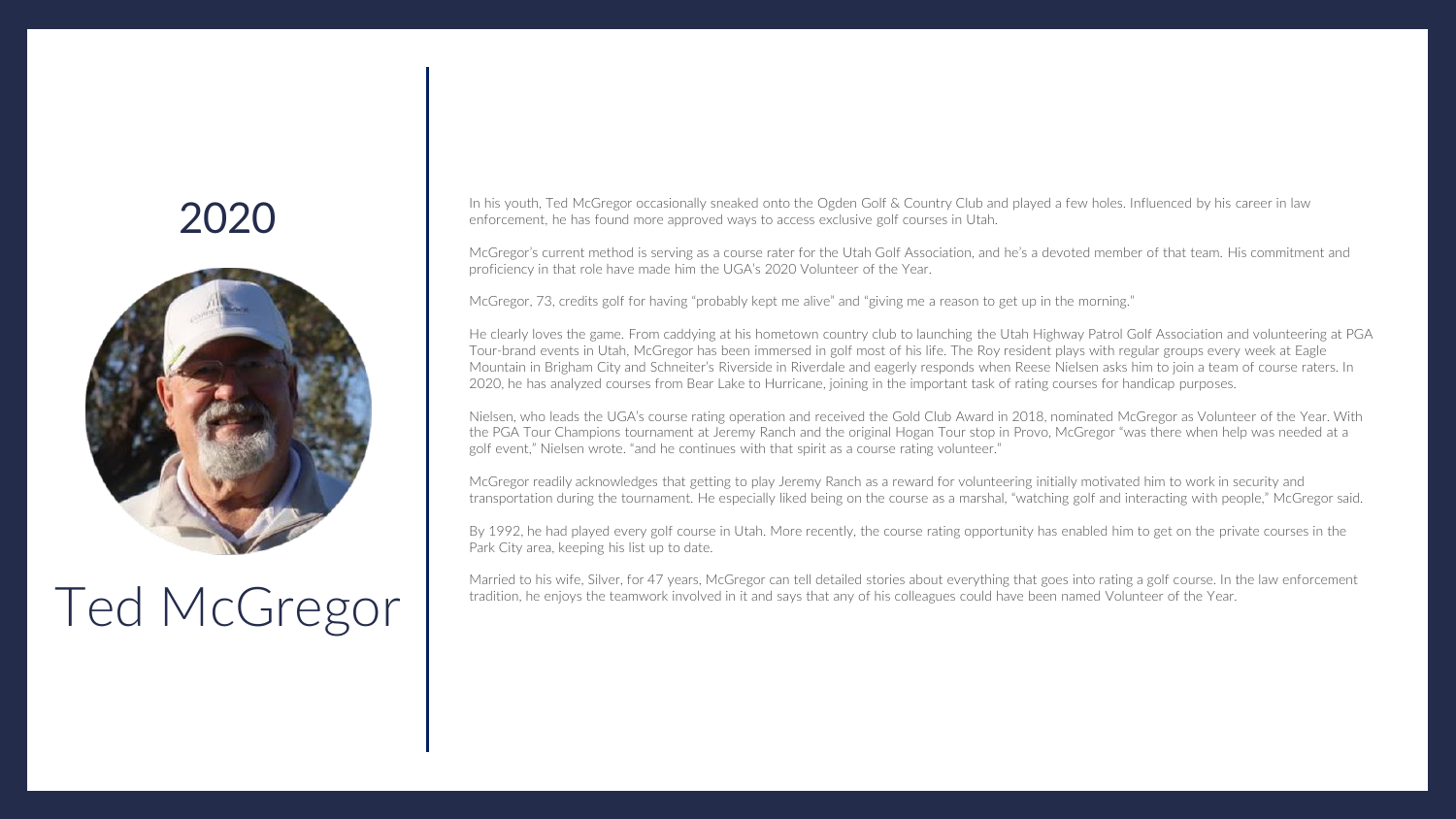<span id="page-3-0"></span>

Larry Shumway

Back problems have prevented Larry Shumway from playing golf in his 80s, but that has not kept him giving back to the game.

Shumway is the 2019 UGA Volunteer of the Year, a tribute to what UGA administrators cite as his willingness to arrive early and stay late in helping them conduct tournaments.

He's known for working multiple jobs at the golf course during the day's play. As one example, he was involved in player registration, served as a starter on the first tee and then manned the timing checkpoints at the Nos. 9 and 18 greens.

Shumway said that assignment hardly was overwhelming; all he had to do was sit in a cart between the adjacent greens. That observation reflects his attitude about a volunteer role that enables him to "stay close to the game."

Shumway, 87, spent 31 days at tournament sites in 2019. His only concession to age is not traveling to events in St. George or Wendover.

Shumway worked all over the world and around the United States as a mechanical engineer. The Texas native moved to Utah in 1984. He mostly has remained in the state ever since then and now lives in Sandy.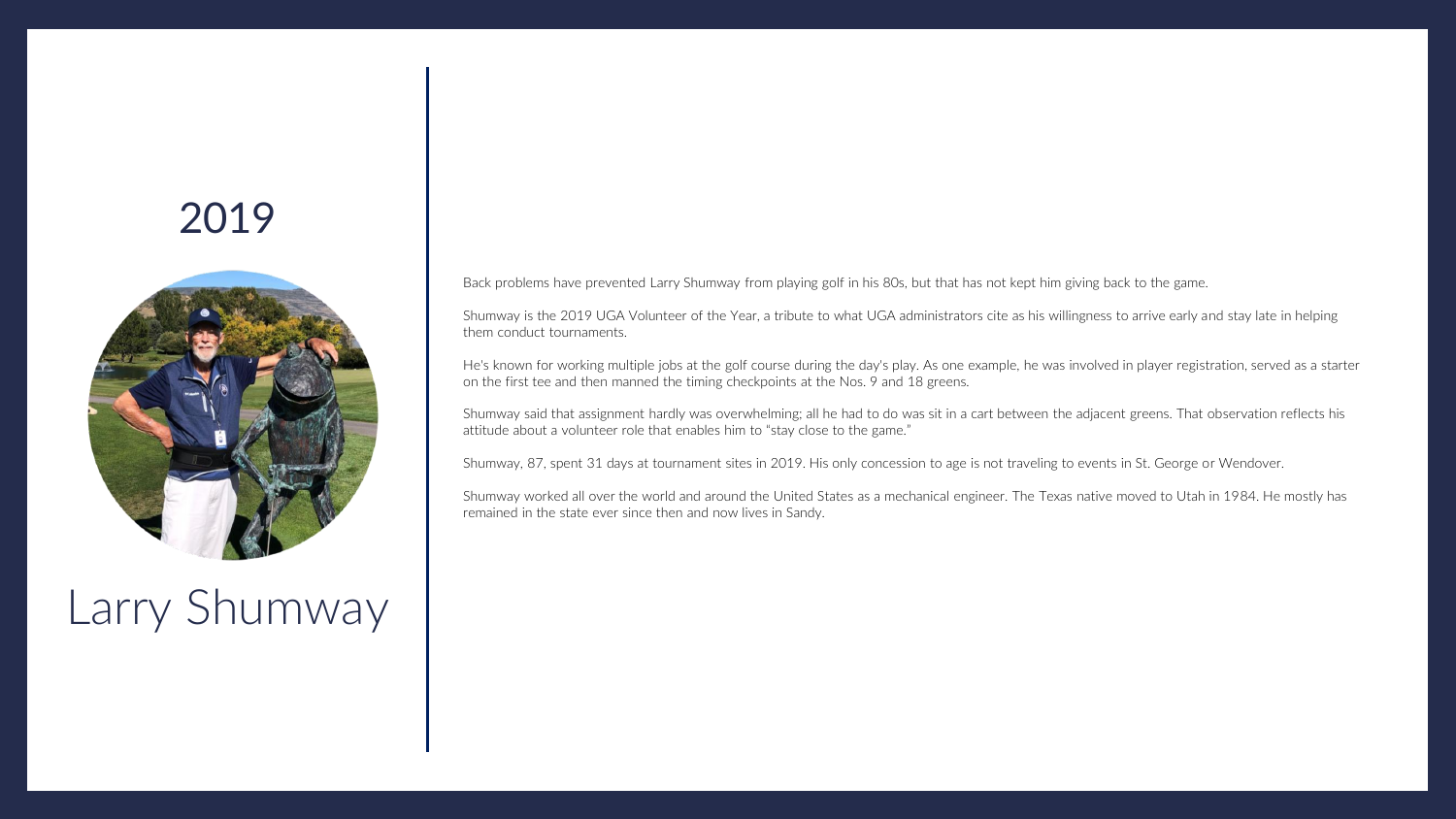<span id="page-4-0"></span>

#### James Mitchell

James Mitchell readily acknowledges that the occasional opportunity to play an exclusive golf facility in Utah is part of the attraction of rating courses. A lot of work comes with that reward, though. And his dedication in attending nearly all of the UGA's annual course-rating site visits made him the organization's 2018 Volunteer of the Year.

Reese Nielsen, who directs the UGA course rating operation, values Mitchell as a longtime member of the group, helping with some of the less experienced workers, "Jim is one of the bedrock raters," Nielsen said.

Mitchell has a knack of interacting with golfers, as they're playing the course and the raters are trying to do their jobs.

That personable nature comes from his former career as a telephone company sales executive, and the North Salt Lake resident has joined in the rating process for nearly 20 years. Rating courses "is work," Mitchell said. "Fun is not a word I would use to describe it, but it's rewarding." He emphasized "how much I enjoy working with such great people, the other volunteers. We have a cop, a minister, military generals, a teacher, business people and on and on, all donating their time and talents."

That captures the fiber of the UGA. Mitchell is part of a vital operation. "I feel like I'm contributing in a very small way to the quality of golf in Utah," he said.

It's bigger than that, certainly. And in a golf community filled with volunteers, Mitchell deserves his turn to be recognized.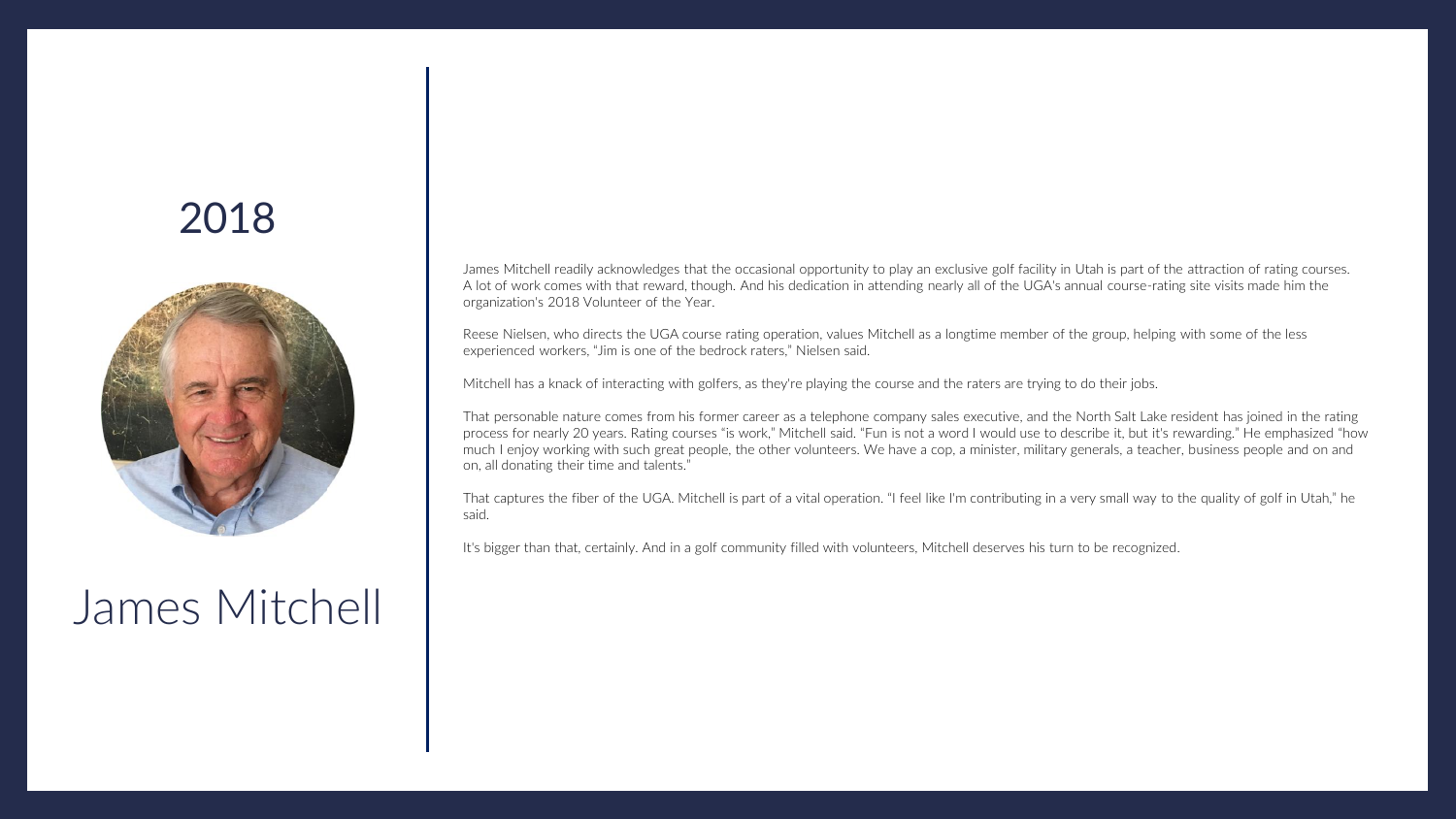<span id="page-5-0"></span>

# Mike Steele

The Utah Golf Association would not be able to provide its members and member clubs with the quality and quantity of services without the tireless efforts of volunteers. It is our pleasure to announce Mike Steele as its fourth annual Volunteer of the Year.

Mike was born on September 1, 1948 in Provo, Utah, to Ralph and Beth Steele and moved to Orem at age 11. Growing up, he was an avid sports fan and played baseball and basketball competitively. According to his wife, Mike often threw no-hitters and was an excellent point guard before injuring his shoulder, ending his potential career with the Cubs or Giants.

After graduating from Orem High School, Mike was drafted into the U.S. Army in 1968 and spent a year and a half in South Korea. After returning home, Mike enrolled in classes at Utah Valley Technical College, now Utah Valley University, where he graduated in 1971 with an AAS in Machine Tool Technology.

He spent three years as a machining apprentice for Clark Engineering before moving on as a journeyman. After earning his machinist certification, Mike worked five years for Geneva Steel before its closure and Hercules Aerospace. Twenty-eight years of Mike's career was spent with Orbital Alliant Techsystems (Orbital ATK), a global leader in American aerospace and defense technologies, as a space systems machinist before retiring in 2010.

In 1987, Mike married his sweetheart, Gloria Wall of Wallsburg, Utah. Mike and Gloria met at the wedding of Mike's sister, Valerie, and Gloria's son, Brian. Mike was supposed to be videotaping the bride and groom, but he could not keep the camcorder off Gloria. The two reside near Alpine Country Club in Highland, Utah.

Mike picked up golf at the age of 58 to spend time with his son, Will. He later joined the Orbital ATK Golf League and currently plays in the Fox Hollow and Sky Mountain men's leagues with his buddies.

The 2011 Amateur Public Links at Soldier Hollow Golf Course was Mike's first experience as a UGA volunteer. He ended up making so many new friends and having so much fun that he began attending the UGA Rules of Golf Workshop and the USGA Rules of Golf classes in Utah, providing him with the rules knowledge necessary for on-course officiating.

Six seasons and nearly 100 championships later, Mike is one of the UGA's most talented and reliable rules officials. His dedication to learning and practicing the rules has made him a tremendous asset to the UGA. He is a pleasure to work with, and the UGA could not be more grateful to have him on our team. Thank you for all you do, Mike!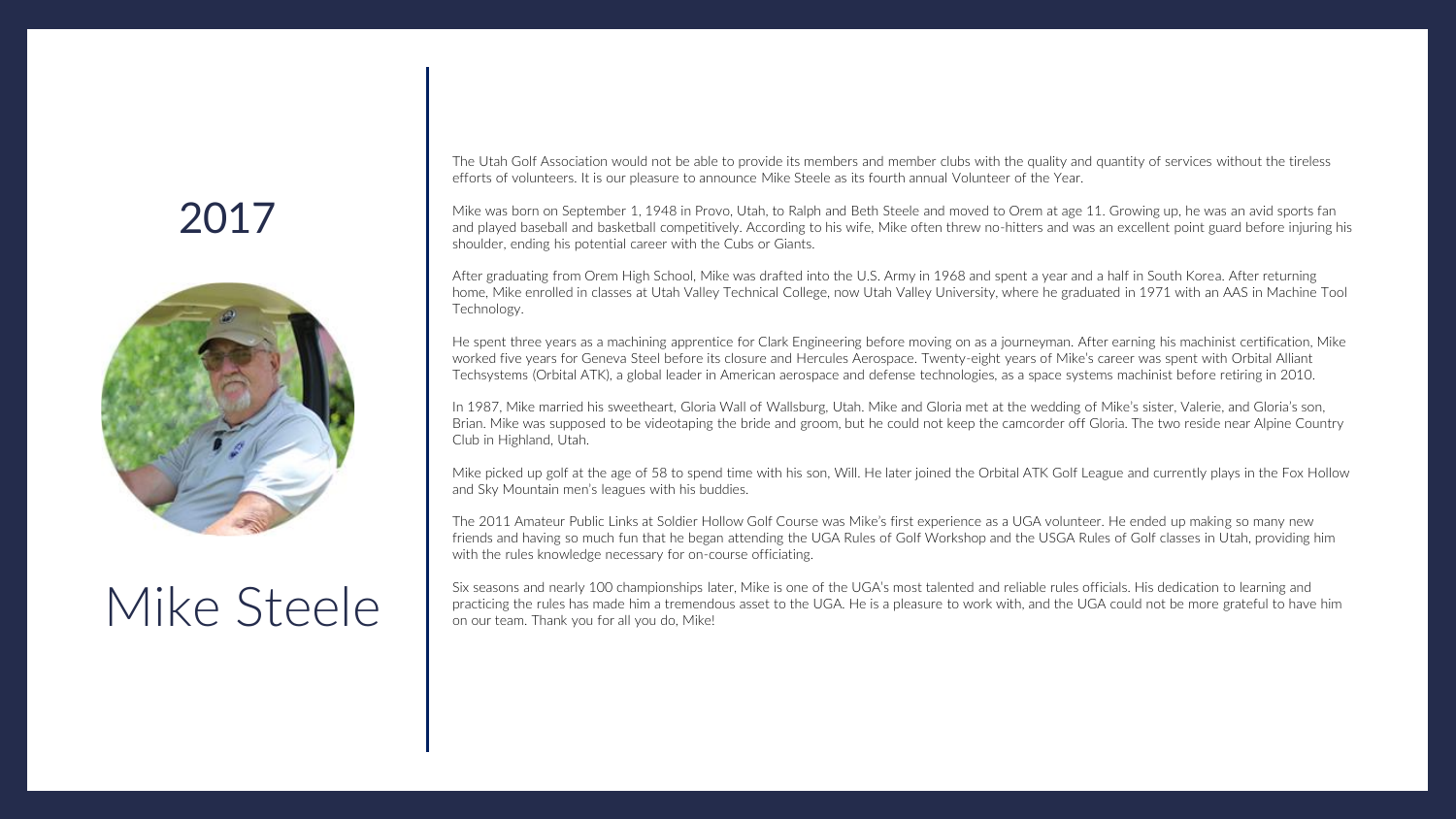<span id="page-6-0"></span>

## Garey Chadwick

The Utah Golf Association would not be able to provide its members and member clubs with the quality and quantity of services without the tireless efforts of volunteers. It is our pleasure to announce past UGA president, former UGA board member, and 40-year volunteer Garey Chadwick as the third annual Volunteer of the Year.

Chadwick was first introduced to golf when he started working as a caddy at Ogden Golf and Country Club at the age of 10. However, caddying was the extent of his golfing experience until later in life when he married his wife, Elaine. Garey and Elaine were married on May 23, 1958. They have four children, Doug, Cherie, Kent, and Robert, nine grandchildren and six great-grandchildren.

Soon after their wedding day, Chadwick purchased his first set of golf clubs and later bought Elaine a set as well. She eventually joined the Bountiful Springs Ladies Golf Association at Lakeside Golf Course before deciding golf was not for her. Garey stuck with it and grew to love the game, but before Elaine, he focused on sports such as baseball and basketball. In fact, he lettered three years in baseball while attending Weber High School.

Following high school, Garey spent 11 years in the U.S. Army Reserve where he worked as an ammunition sergeant among other jobs. He served six months on active duty, four of which were in El Paso, TX, at Fort Bliss. After his years in in the Army Reserve, Chadwick began installing chain-link fences for American Fence Company. After one summer working for the fencing company, he began a career selling windows, doors, and hardware to residential and commercial real estate. He continued this career with multiple companies in the same industry until his retirement in 2008.

Garey has a very impressive resume when it comes to his time with the Utah Golf Association. He has been a tournament volunteer for more than 40 years, served 12 years on the Board of Directors and was president of the UGA for two years from 1986-1987. He also served on the USGA Public Links Committee for 19 years.

In addition to his UGA and USGA responsibilities, Chadwick has been an active junior golf volunteer for many years and was president of the Utah Junior Golf Association (UJGA). He served as the captain of the Junior America's Cup team for 10 years, the Hogan Cup team for nine years and was the recipient of the UGA Gold Club Award in 1995. He also received the Utah Section PGA Presidential Service Award in 2014. The UJGA has since honored Garey by creating the Garey Chadwick Division for boys ages 9-10 and the Chadwick Tournament of Champions.

"He has gained and earned the respect of different golf organizations and people all over Utah," stated past UGA president, current volunteer, and close friend Sherm Hatfield. "I appreciate all that he has done for me and for Utah golf, and I think that most people feel the same."

The UGA is truly honored to have volunteers like Garey. These volunteers allow the UGA to fulfill its mission to promote interest in the game of golf by encouraging, organizing, supporting, sponsoring, and administering golfing activities and programs.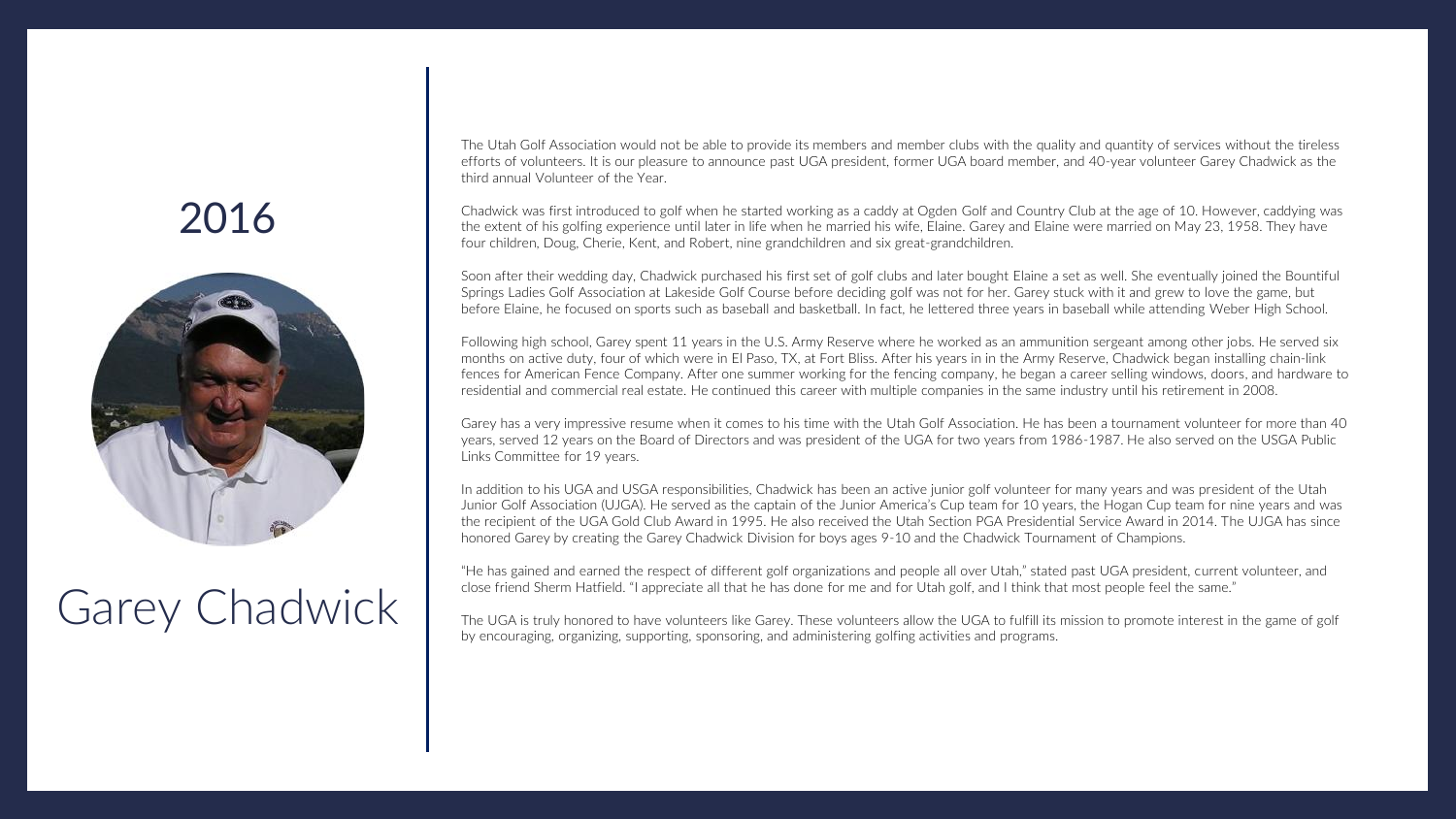<span id="page-7-0"></span>

# Joyce Friesema

The Utah Golf Association would not be able to provide its members and member clubs with the quality and quantity of services without the tireless efforts of volunteers. It is our pleasure to announce course rating volunteer Joyce Friesema as the second annual Volunteer of the Year.

Joyce grew up in Midland Park, New Jersey, and graduated from William Patterson University in Wayne, New Jersey, in 1978 with a bachelor's in business administration. She met her husband, David Friesema, on a blind date set up by mutual friends. Joyce and David have one son, Doug, and one daughter, Kim.

Before marrying David, Joyce had never swung a golf club. They decided taking lessons together 30 years ago and were immediately hooked. Joyce and David view golf as a way to spend time with each other, and their clubs follow them wherever they go.

"David and I have moved to various states over the years, and we've discovered that joining a golf club gives us instant friends," she said. Before moving to Utah in 2006, they made friends in states such as New Jersey, New York, Pennsylvania, Virginia, and Texas.